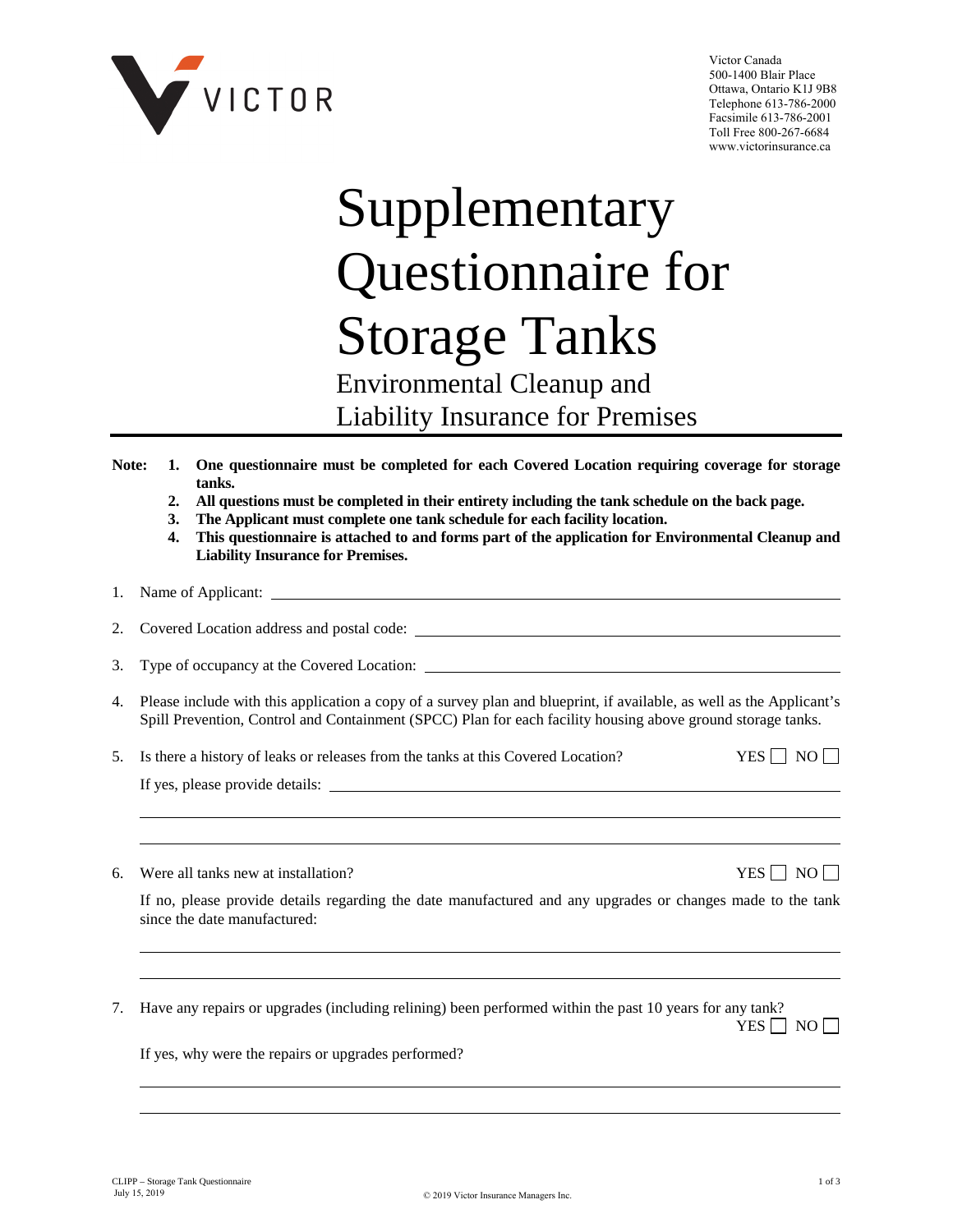| 8. | Were any tanks ever removed or closed at any of the listed facilities?                                               | $YES \Box NO \Box$   |  |  |
|----|----------------------------------------------------------------------------------------------------------------------|----------------------|--|--|
|    |                                                                                                                      |                      |  |  |
|    |                                                                                                                      |                      |  |  |
| 9. | Do any plans exist to remove or replace any tanks within the next 12 months?                                         | $YES \Box NO \Box$   |  |  |
|    | ,我们也不会有什么。""我们的人,我们也不会有什么?""我们的人,我们也不会有什么?""我们的人,我们也不会有什么?""我们的人,我们也不会有什么?""我们的人                                     |                      |  |  |
|    | 10. Does the Applicant currently have pollution liability insurance coverage for the tanks applied for on this       | $YES \Box NO \Box$   |  |  |
|    | application?<br>If yes, please provide the insurer's name, the policy's limits of liability, premium and deductible: |                      |  |  |
|    |                                                                                                                      |                      |  |  |
|    | 11. Are there any oil/water separators on any of the listed facilities?                                              | YES $\Box$ NO $\Box$ |  |  |
|    | If yes, please provide specific details as to why it is required, type, location and age:                            |                      |  |  |
|    |                                                                                                                      |                      |  |  |
|    |                                                                                                                      |                      |  |  |
|    | Title/Length of time in this position:                                                                               |                      |  |  |
|    |                                                                                                                      |                      |  |  |